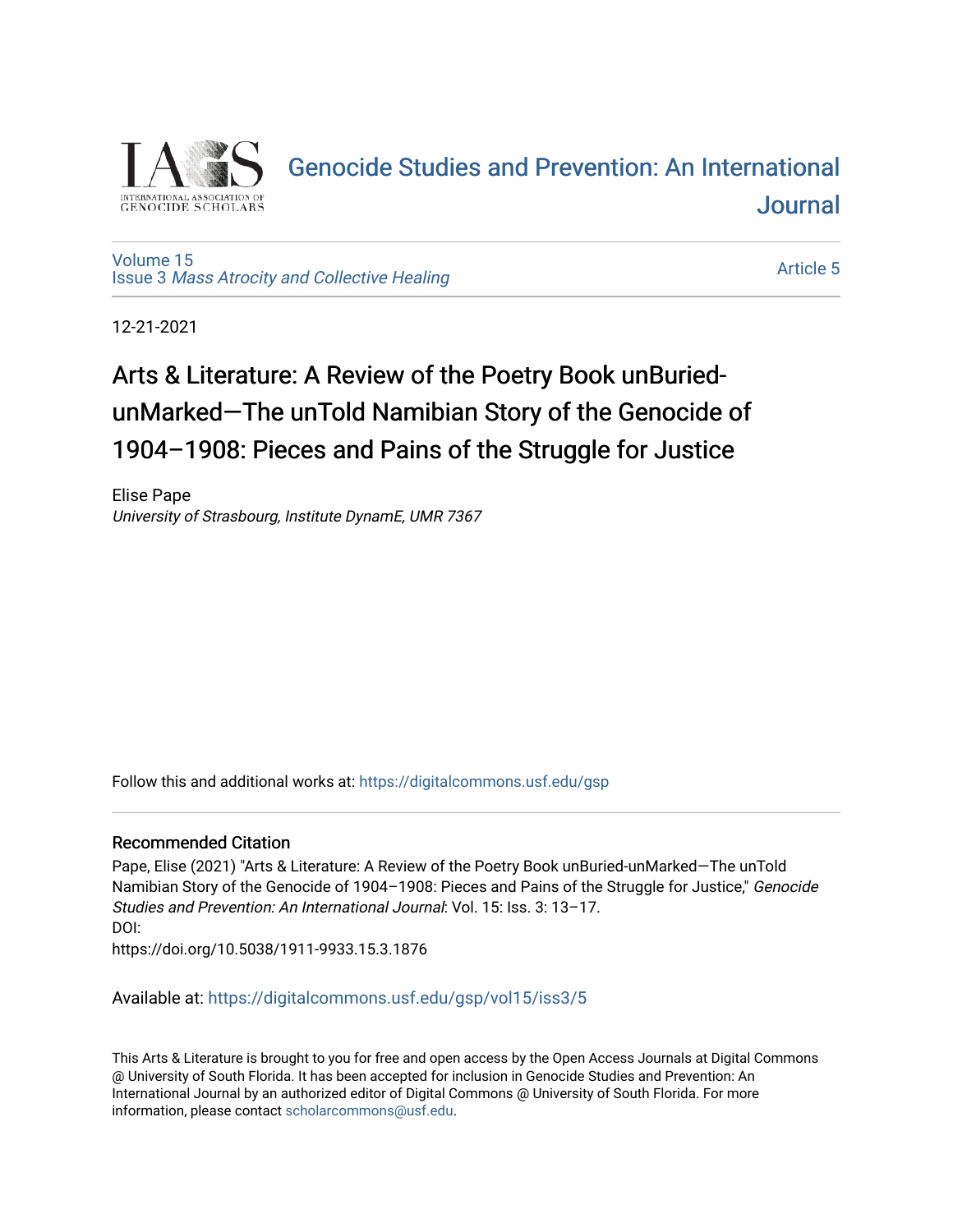**Arts & Literature: A Review of the Poetry Book** *unBuriedunMarked—The unTold Namibian Story of the Genocide of 1904–1908: Pieces and Pains of the Struggle for Justice*

> **Elise Pape** *University of Strasbourg Strasbourg, France.*

*unBuried-unMarked—The unTold Namibian Story of the Genocide of 1904–1908: Pieces and Pains of the Struggle for Justice* Sarah Jephta U. Nguherimo Columbia, USA: Self-published (Bower), 2019 76 Pages; Price: \$19.99 Paperback

Reviewed by Elise Pape University of Strasbourg

<span id="page-1-2"></span>Between 1904 and 1908, over 100,000 people perished in what is today known as the first genocide of the twentieth century that took place in today's Namibia. Only 20% of the Herero and about 50% of the Nama survived the mass extermination committed under German colonial rule.<sup>[1](#page-1-0)</sup> It was not until Namibia's independence from South Africa in 1990 that affected communities began struggling for a formal recognition of the genocide by the German government, an apology and a reparation of the crimes committed. Over decades, the German government has not officially recognized the genocide as such.

After negotiations between the German and the Namibian governments that lasted over five years, the German Minister of Foreign Affairs, Heiko Maas, announced on May 28, 2021 that the German government formally recognized the crimes committed as a genocide and that Germany asked Namibians and descendants of the victims for forgiveness. Namibian president, Hage Geingob, presented this as a historic move. Germany also announced to pay 1.1 billion euros for development aid in Namibia over the next thirty years. This agreement has been criticized and rejected by most Herero and Nama for different reasons. Firstly, the official representatives of Herero and Nama communities were not included in the negotiations, despite repeated demands and campaigns of Herero and Nama to be part of the negotiations. Secondly, the German government refused to frame the negotiations in the context of "reparations," and insisted on a payment framed as a "voluntary aid." Thirdly, the question of land is not addressed in the agreement, although it forms a major issue in Namibia: about 70% of the private farmland today is in the hands of white citizens, often of German descent who benefitted from the expropriation of Herero and Nama following the genocide. Furthermore, the amount of the aid is criticized by different parties as being too low in relation to the crimes committed[.2](#page-1-1)

<span id="page-1-3"></span>The agreement of the bilateral negotiation still needs to be ratified by the German and the Namibian parliaments, after which the German president will officially apologize for the genocide in Namibia. In Namibia, on September 21, 2021, the day the National Assembly was to vote on the compensation offer from Germany, 300 protesters stormed Namibia's parliament.

Elise Pape. "Arts & Literature: A Review of the Poetry Book *unBuried-unMarked—The unTold Namibian Story of the Genocide of 1904–1908: Pieces and Pains of the Struggle for Justice*." *Genocide Studies and Prevention* 15, no. 3, 13– 17. <https://doi.org/10.5038/1911-9933.15.3.1876>. © 2021 *Genocide Studies and Prevention*.

<span id="page-1-0"></span>Jürgen Zimmerer and Joachim Zeller, *Genocide in German South-West Africa: The Colonial War of 1904–1908 and its* [1](#page-1-2) *Aftermath* (Monmouth: Merlin Press, 2008). Book was first published in German at the Ch. Links Verlag, 2003; Jan-Bart Gewald, *Herero Heroes: A Socio-Political History of the Herero of Namibia, 1890–1923* (Oxford: James Currey, 1999); Reinhart Kössler, *Namibia and Germany. Negotiating the Past* (Windhoek: University of Namibia Press, 2015).

<span id="page-1-1"></span>In an interview of Henning Melber, see Alex Rühle, "Das bleibt eine offene Wunde," *Süddeutsche Zeitung*, 4 August [2](#page-1-3) [2021, accessed November 15, 2021, https://www.sueddeutsche.de/kultur/kolonialismus-namibia](https://www.sueddeutsche.de/kultur/kolonialismus-namibia-kolonialverbrechen-versoehnungspolitik-1.5371979?reduced=true)[kolonialverbrechen-versoehnungspolitik-1.5371979?reduced=true](https://www.sueddeutsche.de/kultur/kolonialismus-namibia-kolonialverbrechen-versoehnungspolitik-1.5371979?reduced=true).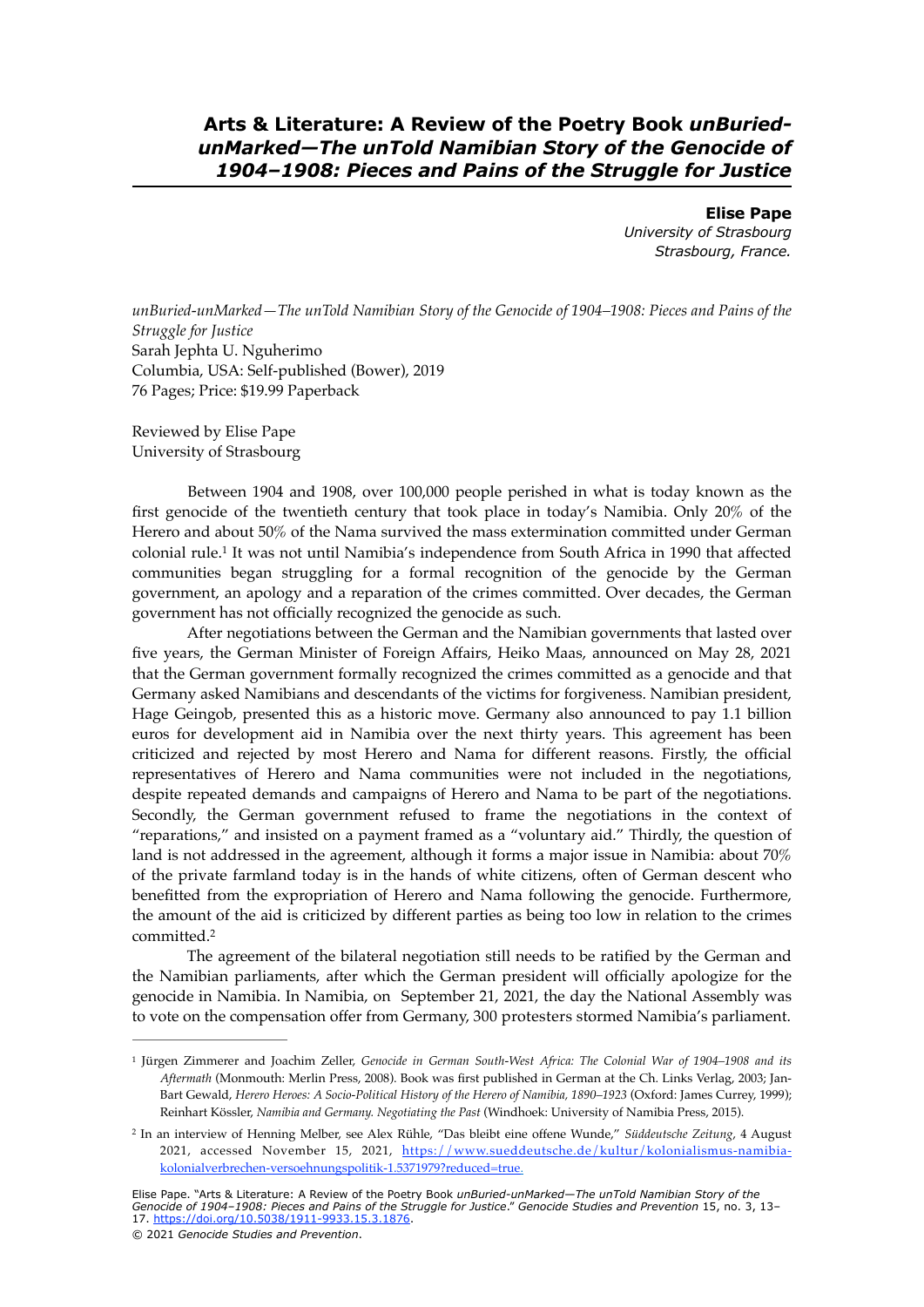Since then, the vote has been adjourned and heated debates currently take place in the country on the negotiation agreement.

Jephta U. Nguherimo is one of the descendants of survivors of the Herero and Nama genocide. A Herero, he grew up in Namibia hearing bribes of stories on the genocide from his parents and grandparents. At the age of 18, following his involvement in the anti-apartheid struggle, J. Nguherimo left Namibia as a refugee. He spent several years in a refugee camp in Botswana, and later in Kenya. In 1987, he received a scholarship from the University of Rochester in New York State in the USA, where he completed university studies. Since then, J. Nghumerimo has spent most of his life in the United States. In the early 2000s, he became active in the struggle for the recognition and reparation of the Herero and Nama genocide along with other Herero living in the US diaspora.<sup>[3](#page-2-0)</sup> He has been one of the active members of the struggle since.

<span id="page-2-1"></span>In his poetry book *unBuried-unMarked—The unTold Namibian story of the Genocide of 1904–1908: Pieces and Pains of the Struggle for Justice* that he has self-published in 2019, Jephta Nguherimo gives insights into long-lasting impacts of the Herero and Nama genocide, into ways of dealing with painful memories, and into processes of healing in post-genocidal contexts. Already the title hints at several relevant issues in the book and at the author's positioning. In Namibia, debates on the genocide tend to lead to conflicts on whom the genocide affects and on how the genocide should be named. While official authorities tend to coin the genocide as the "Namibian genocide," most Herero and Nama stress the fact that the written extermination orders issued in 1904 and 1905 clearly concerned Herero and Nama, and that these groups have suffered most, even if members of other ethnic groups in Namibia have lost their lives in the crimes committed. This debate is closely linked to nation-building processes in post-genocidal and at the same time post-colonial contexts. Speaking of a "Namibian story," as the author suggests in the title, therefore offers a compromise in this dispute.

The term "unBuried-unMarked" on their side hint at one of the major claims for reparation of the genocide. Thousands of Herero died in the Omaheke desert during their flight from German troops during the genocide (including Nghumerimo's great great grandmother, as appears in the following). Their skulls and skeletons have for the most part not been buried and can still be found there. The same applies to numerous ancestral remains on former sites of concentration camps in Namibia. In addition, some of the human remains of victims have entered scientific and museum collections worldwide in the twentieth century. Descendants of victims today ask for the remains of their ancestors in foreign public collections to be repatriated to Namibia, and for the thousands of bones and skeletons in Namibia to be buried. The terms "unBuried-unMarked" hint to the fact that because the genocide of the Herero and Nama has not be acknowledged in a proper way, pains and wounds remain "unBuried," just like numerous ancestral remains scattered around the world.

The words "pieces and pains" finally stress the emotional dimension of the book. They suggest that traumatic long-term impacts of genocides can perhaps best be expressed in an artistic form, and through "bribes," rather than through extensive and linear narrations.

#### **Structure of the Book**

In the prologue, the author gives information on the history of the Herero and Nama genocide, on the context in which he has written the present poetry collection and on particular events, biographical experiences or encounters that have inspired specific poems: encounters with guards in refugee camps, with white teachers in the apartheid school system, or with a German

<span id="page-2-0"></span><sup>&</sup>lt;sup>3</sup>Elise Pape, "Herero Activists in the United States: Demanding Recognition and Reparation for the First Genocide of the Twentieth Century," American Institute for Contemporary German Studies (AICGS), November 1, 2017, accessed November 15, 2021, [https://www.aicgs.org/publication/herero-activists-in-the-united-states/;](https://www.aicgs.org/publication/herero-activists-in-the-united-states/) Elise Pape, "Human Remains from Ovaherero and Nama: Transnational Dynamics in Post-Genocidal Restitutions," *Human Remains and Violence* 4, no. 2 (2018), 90–106, accessed December 5, 2021, [https://](https://www.manchesteropenhive.com/abstract/journals/hrv/4/2/hrv.4.issue-2.xml) [www.manchesteropenhive.com/abstract/journals/hrv/4/2/hrv.4.issue-2.xml](https://www.manchesteropenhive.com/abstract/journals/hrv/4/2/hrv.4.issue-2.xml).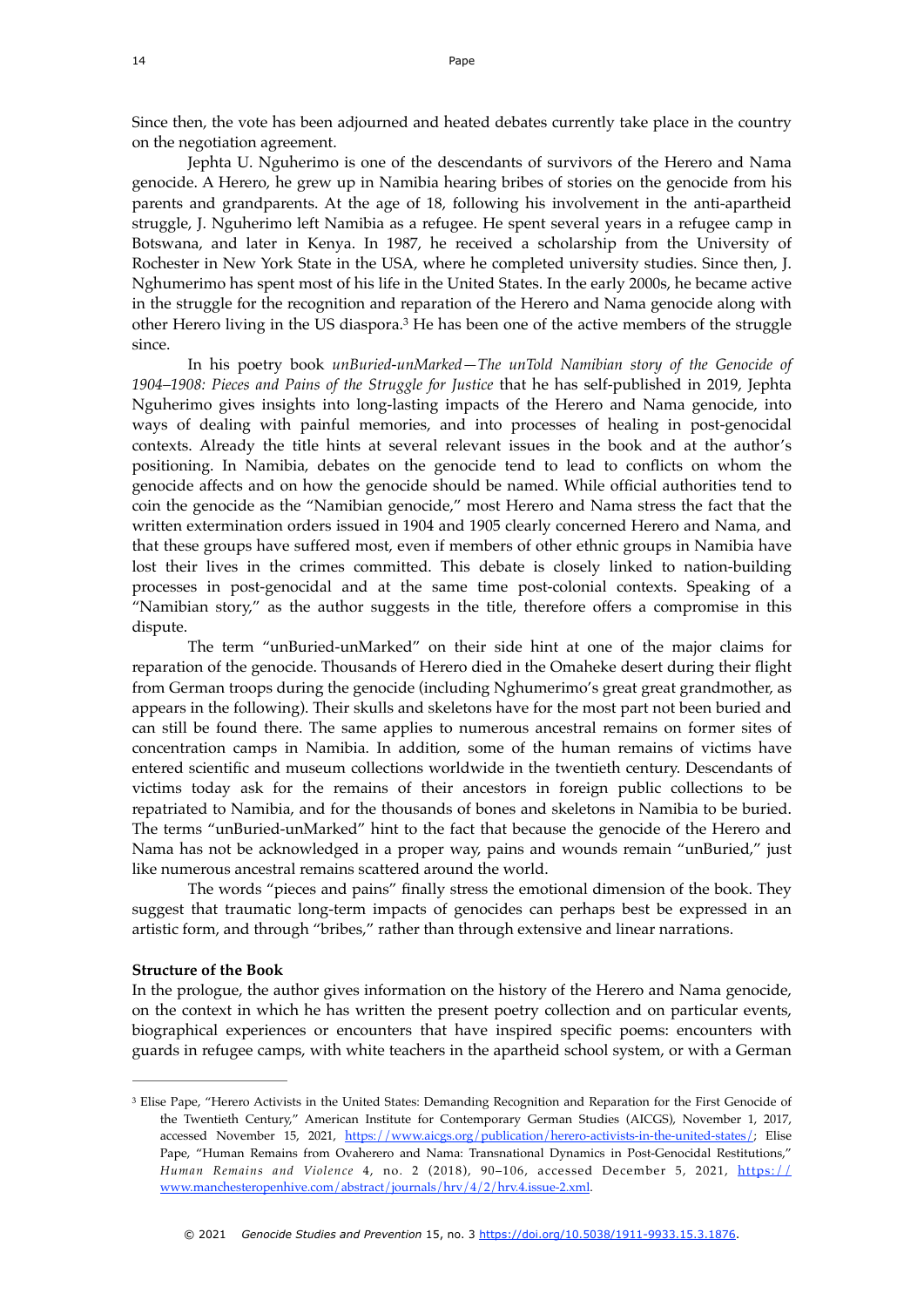<span id="page-3-6"></span>Namibian lady at a recent conference who summoned Herero and Nama to finally "get over this genocide thing."<sup>[4](#page-3-0)</sup> These encounters, as the author details, have sometimes led to unexpected friendships.

The book itself is composed of twenty-nine poems that alternate with other text sorts (excerpts of interviews conducted with family members, or of archival documents) or photographs. Jephta Nguherimo has taken several of these pictures himself. Others have been taken by family friends. Others again are reprints from Jürgen Zimmerer and Joachim Zeller's s[e](#page-3-1)minal book on the history of the Herero and Nama genocide<sup>[5](#page-3-1)</sup> and therewith reveal the author's contact to different historians and researchers in the world.

<span id="page-3-8"></span><span id="page-3-7"></span>The collec[t](#page-3-2)ion can be seen as structured in three parts. The first part  $\phi$  gives insights into experiences that family members of the author (in particular women) have made during the genocide. This part opens with excerpts of an interview J. Nguherimo conducted with his grandmother in 2004, when she told him about how her own grandmother was left to die under a tree during the family's flight through the Omaheke desert in 1904. The following poems depict the flight through the desert, daily life in the concentration camp of Swakopmund, where the author's great grandparents met and fell in love, or the fate of human remains of victims of the genocide that were sent to academic institutions in Europe and beyond for research. The poem *The Lost Cow* closes this first section and jumps back in time, taking distance from the chronological order. It presents the story of a cow (the matriarch cow) stolen by Germans, whose calves now wail in the stall. This poem suggests that such theft by German settlers during colonization—who did not respect animals nor the high spiritual significance cows have for Herero—were one of the triggers of the Herero-German war, which transformed into a genocide.

<span id="page-3-9"></span>The second part<sup>7</sup> deals more closely with the (a[t](#page-3-3) the time still unconcluded) negotiations between the German and the Namibian governments on the official recognition of the Herero and Nama genocide and apology by the German government. In a similar way to the first part, this section opens with excerpts of interviews or statements, but this time by German politicians who, over the last decades, have repeatedly rejected the term "genocide" or have made clear that no reparations would be made. Several poems in this part are written from the perspective of Germans: of German settlers at the time of colonization, of German Namibians today, or of German politicians over the past years. In this part, the author explicitly names what would heal his wounds: a dialogue, words of regret, demands for apology. For this, according to J. Nguherimo, it is necessary that the descendants of the perpetrators overcome their "shame," as shown in *Together as One*: "sit with me at the round table / to find words that will heal my soul / words are impactful / no need to be shameful / tear down your walls of shame  $/$  (...) let's build a wall of togetherness." $8$ 

<span id="page-3-11"></span><span id="page-3-10"></span>The las[t](#page-3-5) part<sup>[9](#page-3-5)</sup> again gathers more personal and family-related texts and documents, thereby closing the collection in a similar way to how it began. A family photo of a scene described in the prologue for example is contrasted with a screenshot of an online conversation the author has had with his daughter, thereby strengthening the dimension of intergenerational bonds that appears throughout the entire book. The book ends with an unsent letter by Jephta Nguherimo to his great-great grandmother who perished in the desert in 1904. He tells her about the emotions her story has triggered in him, and the way he has struggled for social justice throughout his biography.

<span id="page-3-0"></span>Jephta U. Nguherimoun, *Buried-unMarked – The unTold Namibian Story of the Genocide of 1904–1908: Pieces and Pains of* [4](#page-3-6) *the Struggle for Justice* (Columbia: Self-published (Bower), 2019), 6.

<span id="page-3-1"></span>Zimmerer and Zeller, *Genocide in German South-West Africa*. [5](#page-3-7)

<span id="page-3-2"></span>Nguherimoun, *Buried-unMarked*, 10–31. [6](#page-3-8)

<span id="page-3-3"></span><sup>&</sup>lt;sup>[7](#page-3-9)</sup> Ibid., 32-66.

<span id="page-3-4"></span><sup>&</sup>lt;sup>[8](#page-3-10)</sup> Ibid., 55.

<span id="page-3-5"></span><sup>&</sup>lt;sup>[9](#page-3-11)</sup> Ibid., 67-71.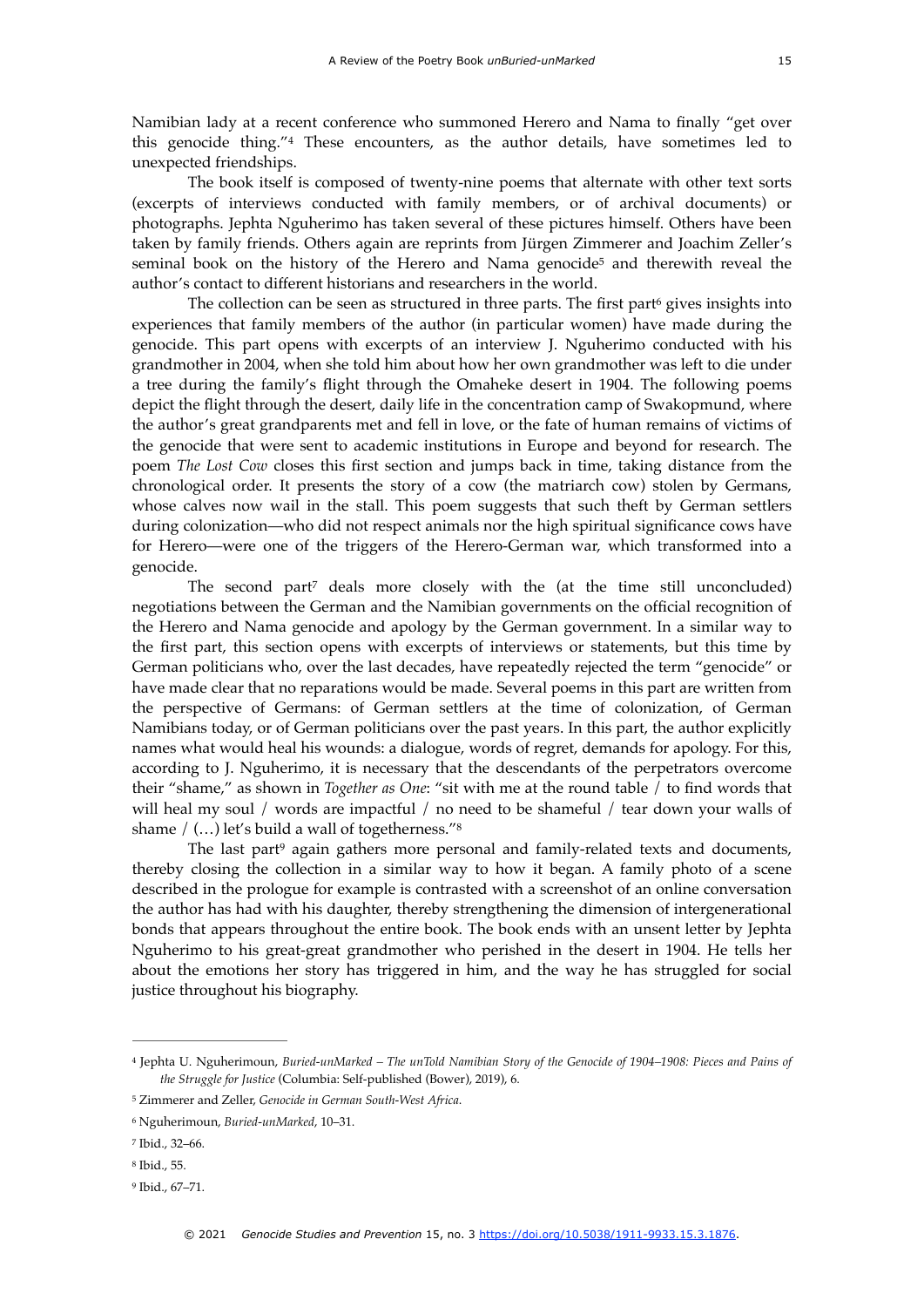#### **Main Aspects Raised in the Book**

#### *The Role of Pictures*

Very interesting in this book is the role of pictures. In most cases, they come after a poem. Sometimes, they convey emotions or give complementary information that perhaps were not describable with words in the preceding text. In other cases, the reader wonders if the author chose them as evidence for what he evoked in his poems, as some facts described are so cruel they may appear difficult to believe. The reader also wonders about the chronological link between the text and the picture: did the author choose the pictures in order to illustrate a poem, or did they on the contrary sometimes inspire the poems that preceded?

<span id="page-4-5"></span><span id="page-4-4"></span>Some pictures give the readers who are not familiar with the Namibian context insights intohow the genocide is still present there today. For example, a picture<sup>[10](#page-4-0)</sup> shows German Namibians at an annual commemoration of the German soldiers who died between 1904 and 1908. Another picture<sup>11</sup> shows a statu[e](#page-4-1) in front of the State House in Swapokmund that "honors" German colonial soldiers who fought in the Herero-German war. These pictures show the lack of recognition of the genocide by the Namibian government and by parts of the German Namibian community until today, a perspective often unknown by the German and European public.

<span id="page-4-6"></span>While the links between the presented poems and pictures in many cases seem obvious, in others, they challenge the readers to try to understand what led the author to establish these links. For example, in the poem *Tell it. The story*, Jephta Nguherimo evokes how his grandmother summoned him to tell his family's and people's story. In the poem, however, the author refuses to do so, explaining he is "afraid"<sup>[12](#page-4-2)</sup> to tell the story. The photo that follows shows Nguherimo speaking out at an anti-apartheid event at Rochester University in New York State in 1988. Does this contrast illustrate how much more difficult it is to publicly speak about injustices that are not yet known or recognized by a large public, such as the history of the Herero and Nama, compared to the history of apartheid? Or does it show how difficult stories of genocides are to tell?

#### *The Use of Languages*

Another intriguing dimension of the book is the use of languages. Several words, verses and in one case a title are written in other languages than English: mostly in Otjiherero, but also at one point in Afrikaans, or South African English. This language switch reminds the readers that while the author expresses his thoughts and emotions in English, thereby making them accessible to a wide public, numerous of his thoughts originally took place in Otjiherero.

<span id="page-4-7"></span>The way different languages are used also makes the historical entanglements of Germans, Herero and Nama visible: the picture of a poster at the time of colonization for example<sup>13</sup> portrays German settlers in Namibia telling Herero to "stay on their own" (*Muherero riKarera*) in the Otjiherero language and thereby having themselves learned Otjiherero.

#### *The Presence of Nature*

A very powerful dimension of the book consists of the constant mention of nature. Animals, but also different elements such as the wind, the desert, or the sea are personified and communicate with humans. In several cases, they become the friends or allies of Herero, refusing for example to hide the human remains of victims of the genocide under the sand any longer (*The Weeping Desert*). Landscapes also appear on several photos. This constant mention of nature contributes to the strong poetic dimension of the book, and at the same time breathes life into the collection, giving a strong sensation of liveliness and attachment to life in the midst of a topic so strongly marked by death.

<span id="page-4-0"></span><sup>&</sup>lt;sup>[10](#page-4-4)</sup> Ibid., 35.

<span id="page-4-1"></span><sup>&</sup>lt;sup>[11](#page-4-5)</sup> Ibid., 41.

<span id="page-4-2"></span><sup>&</sup>lt;sup>[12](#page-4-6)</sup> Ibid., 12.

<span id="page-4-3"></span><sup>&</sup>lt;sup>[13](#page-4-7)</sup> Ibid., 39.